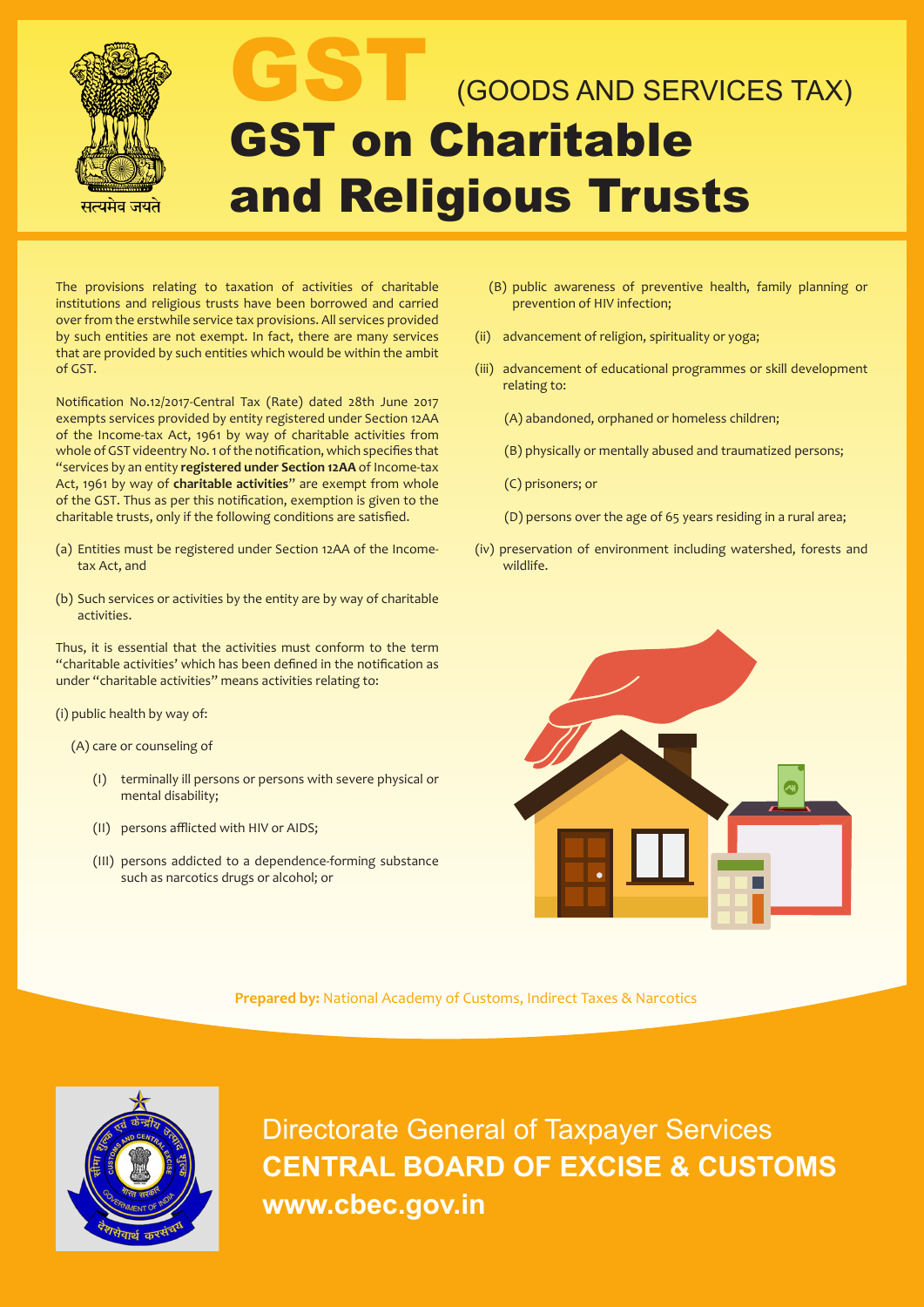

This notification makes the exemption to charitable trusts available for charitable activities more specific. While the income from only those activities listed above is exempt from GST, income from the activities other than those mentioned above is taxable. Thus, there could be many services provided by charitable and religious trust which are not considered as charitable activities and hence, such services come under the GST net. The indicative list of such services could be renting of premises by such entities, grant of sponsorship and advertising rights during conduct of events/functions etc.

This is also borne out from the fact that in so far as renting out of religious precincts is concerned, there is a limited exemption available to such entities. Activities not covered by the specific exemption would be taxable. Entry No.13 of notification no.12/2017- Central Tax (Rate) dated 28th June, 2017, provides the following exemption to entities registered under Section 12AA of the Income Tax Act:

Services by a person by way of:

- (a) conduct of any religious ceremony;
- (b) renting of precincts of a religious place meant for general public, owned or managed by an entity registered as a charitable or religious trust under section 12AA of the Income-tax Act, 1961 (hereinafter referred to as the Income-tax Act) or a trust or an institution registered under sub clause (v) of clause (23C) of section 10 of the Income-tax Act or a body or an authority covered under clause (23BBA) of section 10 of the said Incometax Act:

Provided that nothing contained in entry (b) of this exemption shall apply to:

- (i) renting of rooms where charges are one thousand rupees or more per day;
- (ii) renting of premises, community halls, kalyanmandapam or open area, and the like where charges are ten thousand rupees or more per day;

(iii) renting of shops or other spaces for business or commerce where charges are ten thousand rupees or more per month.

Thus, the law gives a limited exemption to renting of only religious precincts or a religious place meant for general public by the entity registered under Section 12AA of the Income Tax Act. As per clause (zc) of the said notification, the term "general public" means "the body of people at large sufficiently defined by some common quality of public or impersonal nature".

The term "religious place" as per the clause (zy) of the said notification means "a place which is primarily meant for conduct of prayers or worship pertaining to a religion, meditation, or spirituality". Dictionary meaning of "precincts" is an area within the walls or perceived boundaries of a particular building or place, an enclosed or clearly defined area of ground around a cathedral, church, temple, college, etc.

 This implies that if immovable properties owned by charitable trusts like marriage hall, convention hall, rest house for pilgrims, shops situated within the premises of a religious place are rented out, income from letting out of such property is wholly exempt from GST. But if such properties are not situated in the precincts of a religious place meaning thereby not within walls or boundary walls of the religious place, income from such letting out will lose this exemption and income from it will be liable to GST.

Income from a religious ceremony organised by a charitable trust is exempt as per the above notification. So the income from Navratri functions,other religious functions, and religious poojas conducted on special occasions like religious festivals by persons so authorised for this purpose by the charitable or religious trust are exempt from GST.

But a careful perusal of this exemption shows that all income from such a religious ceremony is not exempt (services other than by way of conduct of religious ceremony are not exempt). Therefore, the nature of income is an essential factor for ascertaining whether it will be taxable or exempt. If income loses its religious nature, it

**Prepared by:** National Academy of Customs, Indirect Taxes & Narcotics

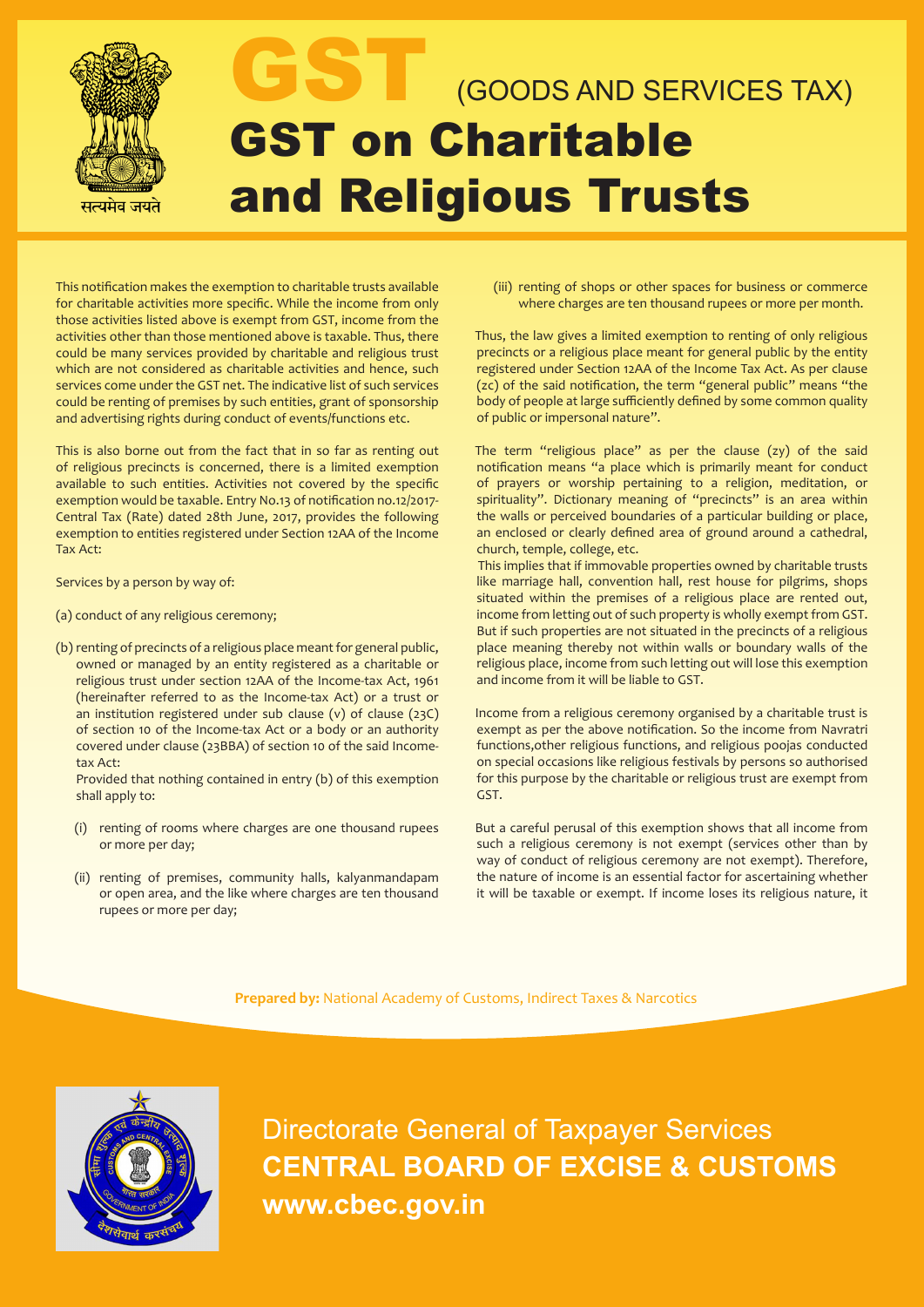

# (GOODS AND SERVICES TAX) GST on Charitable and Religious Trusts

is definitely chargeable to GST. For example, if with regard to Ganeshutsav or other religious functions, charitable trusts rent out their space to agencies for advertisement hoardings, income from such advertisement is chargeable to GST, as this will be considered as income from the advertisement services. Further, if donation for religious ceremony is received with specific instructions to advertise the name of a donor, such donation income will be subject to GST. But if donation for religious ceremony is received without such instructions, it may not be subject to GST.

Similarly, entry No.80 of notification no.12/2017-Central Tax (Rate), provides the following exemption to an entity registered under Section 12AA.

Services by way of training or coaching in recreational activities relating to:

- (a) arts or culture, or
- (b) sports by charitable entities registered under section 12AA of the Income-tax Act.

Thus, services provided by way of training or coaching in recreational activities relating to arts or culture or sports by a charitable entity will be exempt from GST.

### GST on management of educational institutions by charitable trusts

If trusts are running schools, colleges or any other educational institutions specifically for abandoned, orphans, homeless children, physically or mentally abused persons, prisoners or persons over age of 65 years or above residing in a rural area, such activities will be considered as charitable activities and income from such supplies will be wholly exempt from GST.

Meaning of the word rural area defined in said notification is rural area means the area comprised in a village as defined in land revenue records excluding the area under any municipal committee, municipal corporation, town area committee, cantonment board or notified area committee or any area that may be notified as an urban area by the Central Government or a State Government.

### Import of Services

Also as per the entry no. 10 of Notification no.9/2017-Integrated Tax (Rate) dated 28.06.2017, if charitable trusts registered under Section 12AA of Income-tax Act receives any services from provider of services located in non-taxable territory, for charitable purposes, such services received are not chargeable to GST under the reverse charge mechanism.

## Services by and to Education Institutions (including institutions run by Charitable trusts)

If the trust is running school for the purpose which is not covered above (i.e. not coming within the scope of charitable activities as defined in the notification), income from such activity will not be exempt under notification no. 9/2017-Integrated Tax (Rate) or 12/2017-Central Tax (Rate), but will be exempt under entry 66 of notification no.12/2017-Central Tax (Rate). Entry 66 provides for exemption w.r.t supply by and to educational institutions andonly the following services received by eligible educational institution are exempt:

- (1) Transportation of students, faculty and staff of the eligible educational institution.
- (2) Catering service including any mid-day meals scheme sponsored by the Government.
- (3) Security or cleaning or house-keeping services in such educational institution.
- (4) Services relating to admission to such institution or conduct of examination.

If such school or other educational institution gives property owned by such institution on rent to others, no exemption will be available for such services. Therefore, all services received by educational institutions managed by charitable trusts (for other than charitable activities, as defined) except those services mentioned above are taxable.

**Prepared by:** National Academy of Customs, Indirect Taxes & Narcotics